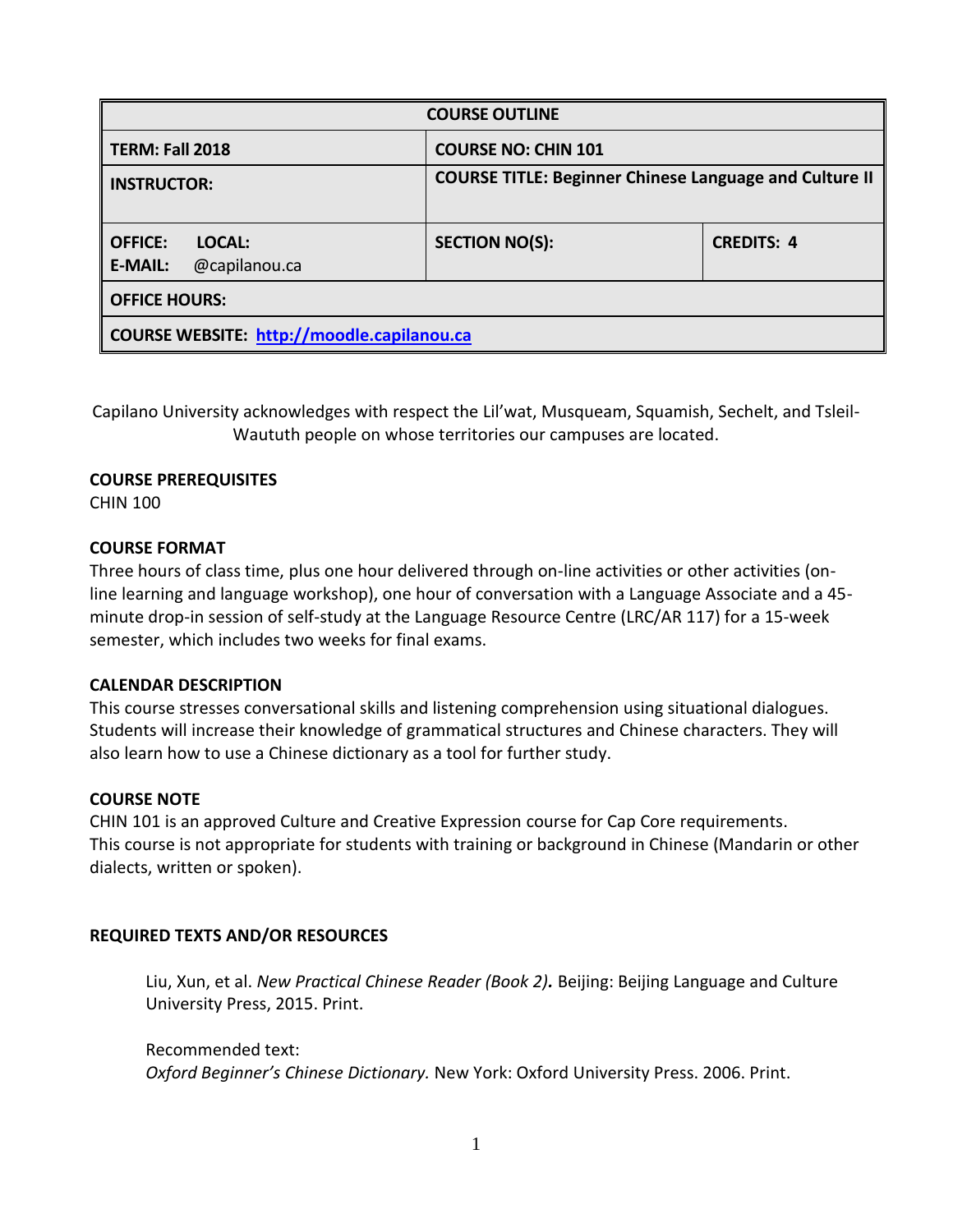## **COURSE STUDENT LEARNING OUTCOMES**

## **On successful completion of this course, students will be able to do the following:**

- Acquire understanding of Mandarin Phonetics: tones and pronunciation;
- Write approximately 200 Chinese characters (together with those learned in CHIN 100, a total of about 350 Chinese characters);
- Understand short to medium-length Chinese sentence structures;
- Read Chinese sentences at an upper-basic level;
- Write Chinese sentences and short compositions at an upper-basic level;
- Conduct simple conversation in Chinese;
- Gain more understanding of Chinese cultures, social values and customs.

## **Students who complete this Culture & Creative Expression course will be able to do the following:**

- Engage in creative processes including conception, investigation, execution, and ongoing critical analysis.
- Identify, analyze, and critique the elements of a form of expression using its specific vocabulary.
- Examine the intersection of linguistic and cultural forms by expressing in a language other than English.
- Assess the interaction among cultural frameworks, people, and the natural environment.

| WEEK  | <b>CHAPTER</b>    | <b>LRC</b>      | <b>CONVERSATION</b> |
|-------|-------------------|-----------------|---------------------|
| 1     | <b>Phonetics</b>  | Lab Orientation | Oral 1              |
|       | Lesson 11         | Lesson 11       |                     |
| 2     | Lessons 11-12     | Lessons 11-12   | Oral 2              |
| 3     | Lessons 12-13     | Lessons 12-13   | Oral 3              |
|       | Test 1            |                 |                     |
| 4     | Lessons 13-14     | Lessons 13-14   | Oral 4              |
| 5     | Lessons 13-14     | Lessons 13-14   | Oral 5              |
| 6     | Lesson 14 Test 2  | Lesson 14       | Oral 6              |
|       |                   |                 |                     |
| 7     | Lesson 15         | Lesson 15       | Oral 7              |
|       | Mid-Term Exam     | Mid-Term Exam   |                     |
| 8     | Lesson 16         | Lesson 16       | Oral 8              |
| 9     | Lesson 17         | Lesson 17       | Oral 9              |
| 10    | Lesson 18 Test 3  | Lesson 18       | Oral 10             |
| 11    | Lesson 19         | Lesson 19       | Oral 11             |
| 12    | Lesson 20         | Lesson 20       | Oral 12             |
| 13    | Lesson 21         | Lesson 21       | <b>Final Oral</b>   |
| 14-15 | Final exam period |                 |                     |

### **COURSE CONTENT**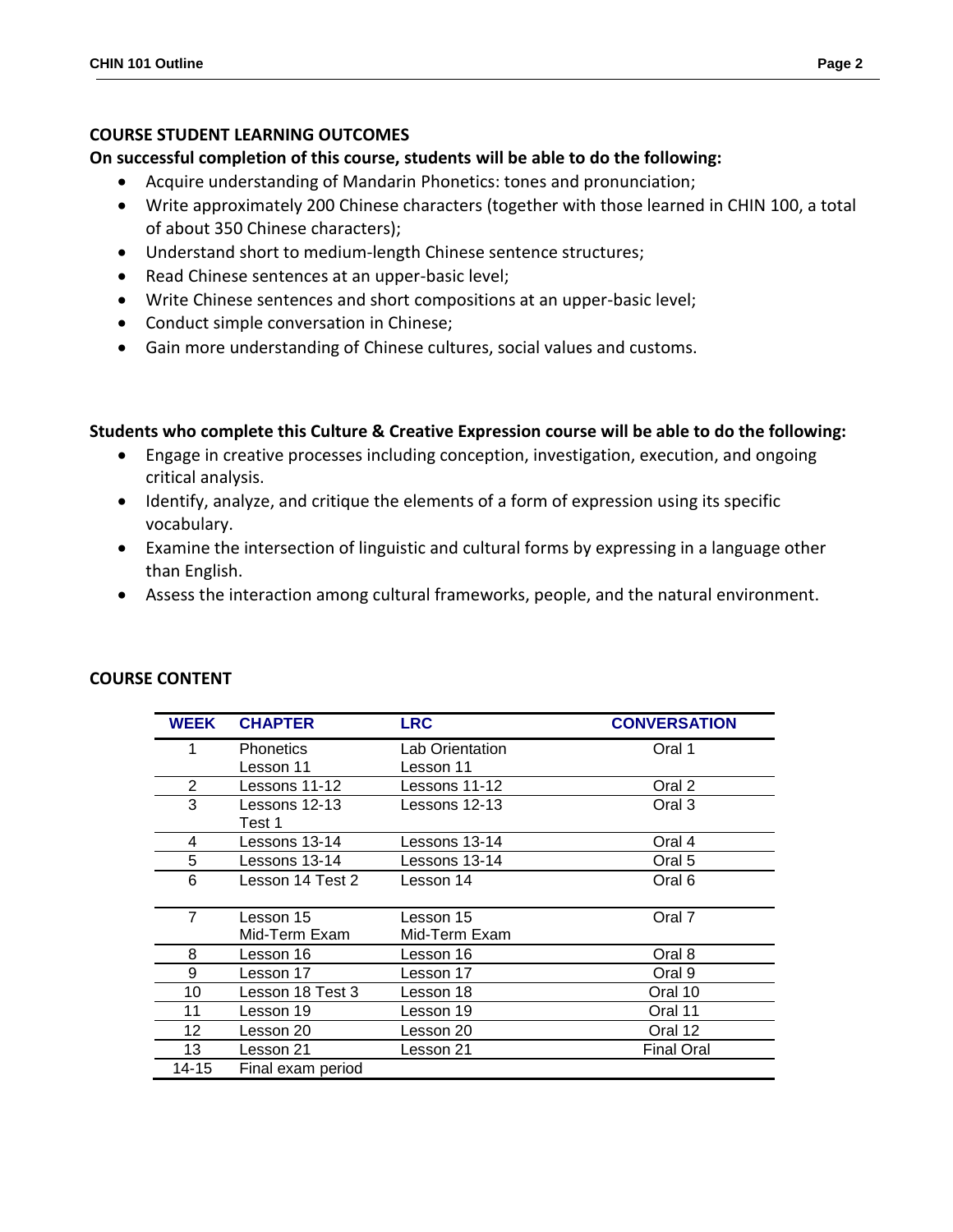## **EVALUATION PROFILE**

Final grades for the course will be computed based on the following schedule.

| Class work (written exercises, culture, role-play) | 10%  |
|----------------------------------------------------|------|
| Chapter Tests (3)                                  | 15%  |
| Participation                                      | 5%   |
| <b>LRC</b>                                         | 10%  |
| Conversation                                       | 15%  |
| Mid Term Exam                                      | 20%  |
| <b>Final Exam</b>                                  | 25%  |
| Total:                                             | 100% |

#### Final Exams

There will be a final written exam during the final exam period. Students can expect to write exams at any time during this period. Individual exam times will not be rescheduled because of holidays, work, or other commitments.

#### Class work

Students will be required to practice writing new vocabulary with both Pinyin (Romanized Phonetics) and Chinese characters, translating sentences and paragraphs between English and Chinese on a weekly basis with written assignments marked to measure their language and reading abilities. They will be participating in classroom discussions on a regular basis with questions and answers through individual, pair and group work with measurement of understanding, listening and speaking skills. Cultural introduction will be blended into classroom teaching with demonstration through CDs and other media means.

#### Tests/Exams

Two written compositions will need to be completed with specific topics selected during the term. Students will take three written tests, a written Mid-term Exam and a Final Exam.

### Lab (Language Resource Centre)

 Language labs provide the opportunity to further develop listening and pronunciation skills. Students must attend the Language Resource Centre (LRC in Arbutus 117) to complete assigned material (typically 45 minutes per week). The LRC will be open on a drop-in basis. Mark will be based on completion of weekly assignments.

#### Conversation

During conversation classes you have the opportunity to practice speaking Chinese in small groups. Mistakes and risk-taking are a normal part of the learning process; you are therefore encouraged to participate to the best of your ability. Students will participate in a one hour conversation seminar on a weekly basis, during which oral exercises will be conducted based on lessons learned in the lecture.

#### **Participation**

Participation represents a significant part of the course, not just in the percentage of your grade but, more importantly, in the impact that it has on your learning and the environment in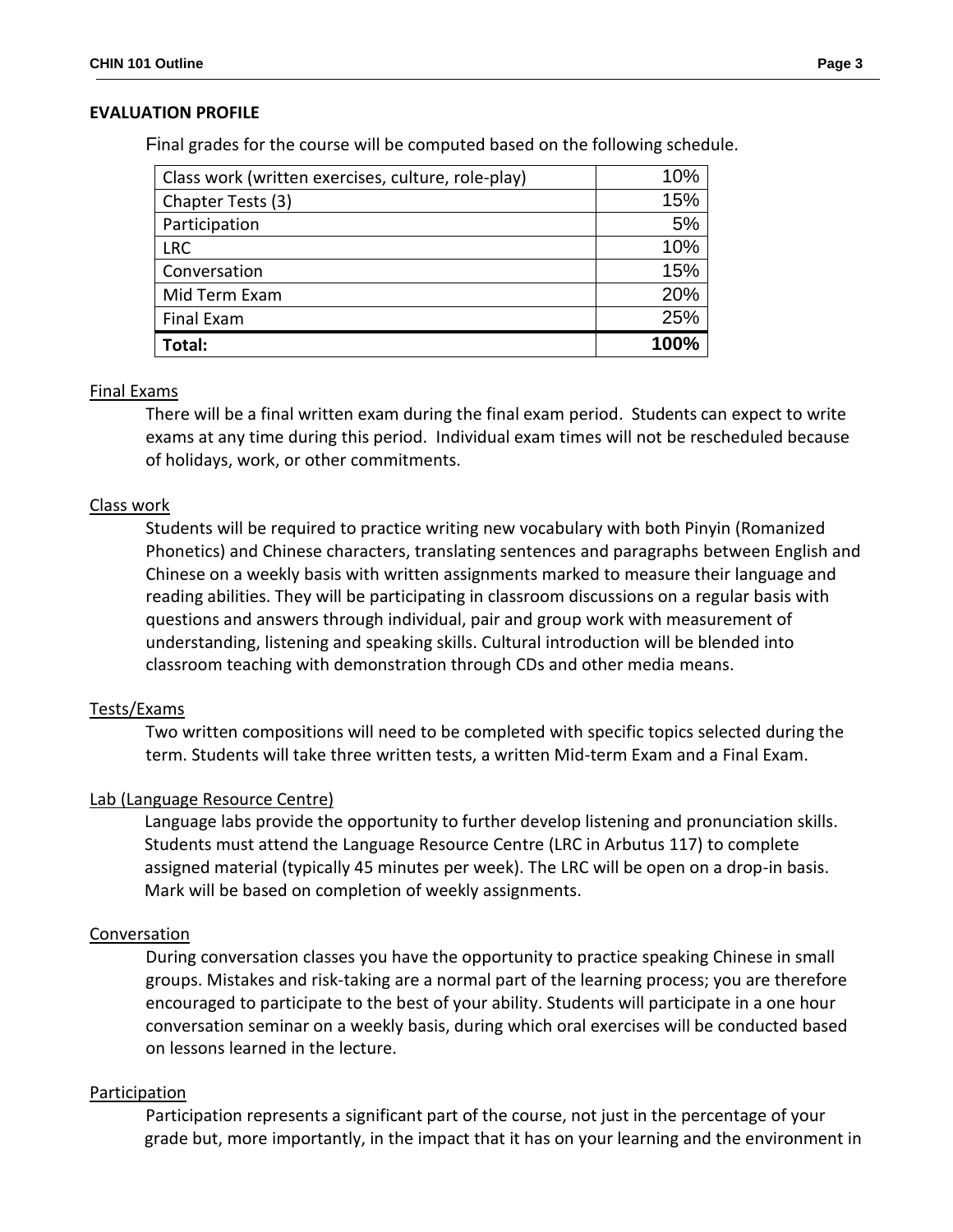which we all work. Students are expected to come prepared to participate in all course activities by having done the assigned homework beforehand. During these activities, students should speak Chinese as much as possible. Students are also expected to follow the basic rules of courtesy (and the Capilano Student Code of Conduct).

## **GRADING PROFILE**

|  |                                        | $A+ = 90-100$ $B+ = 77-79$ $C+ = 67-69$ $D = 50-59$ |  |
|--|----------------------------------------|-----------------------------------------------------|--|
|  |                                        | $A = 85-89$ $B = 73-76$ $C = 63-66$ $F = 0-49$      |  |
|  | $A- = 80-84$ $B- = 70-72$ $C- = 60-62$ |                                                     |  |

Students should refer to the University Calendar for the effect of the above grades on grade point average.

## **Incomplete Grades**

Grades of Incomplete "I" are assigned only in exceptional circumstances when a student requests extra time to complete their coursework. Such agreements are made only at the request of the student, who is responsible to determine from the instructor the outstanding requirements of the course.

## **Late Assignments**

Assignments are due at the beginning of the class on the due date listed. If you anticipate handing in an assignment late, please consult with your instructor beforehand.

## **Missed Exams/Quizzes/Labs etc.**

Make-up exams, quizzes and/or tests are given at the discretion of the instructor. They are generally given in medical emergencies or severe personal crises. Some missed labs or other activities may not be able to be accommodated. Please consult with your instructor.

### **Attendance**

Students are expected to attend all classes including conversation and the Language lab and associated activities. It is the student's responsibility to catch up on any material missed due to absence from class, including announcements, assigned reading/homework and handouts. Students are expected to adhere to class times so as not to disrupt the activity of the class.

### **Language Usage**

Students are expected to proofread all written work for any grammatical, spelling and stylistic errors. Instructors may deduct marks for incorrect grammar and spelling in written assignments.

### **Electronic Devices**

Students may use electronic devices during class for note-taking only.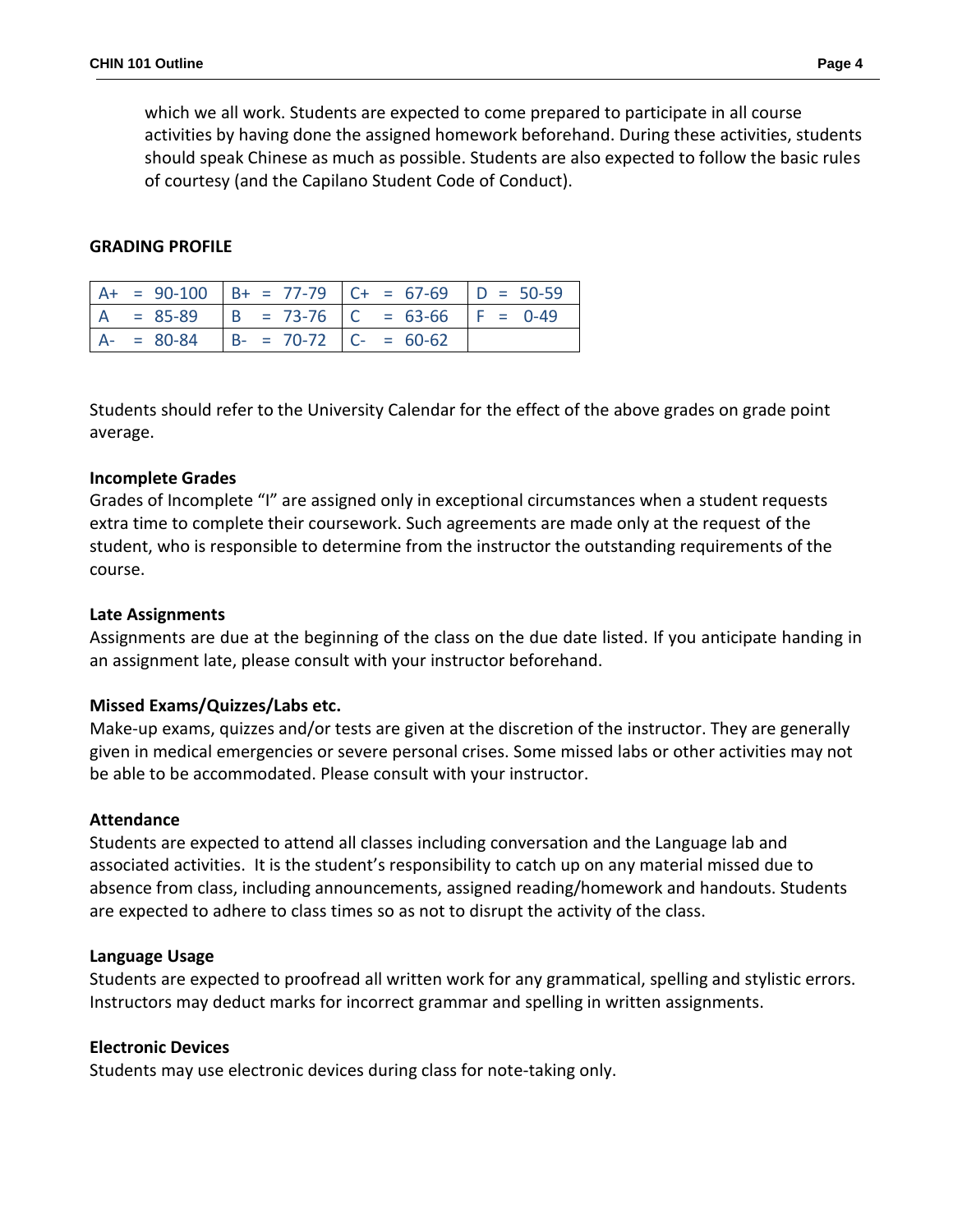# **On-line Communication**

Outside of the classroom, instructors will (if necessary) communicate with students using either their official Capilano University email or Moodle; please check both regularly. Official communication between Capilano University and students is delivered to students' Capilano University email addresses only.

# **UNIVERSITY OPERATIONAL DETAILS**

# **Tools for Success**

Many services are available to support student success for Capilano University students. A central navigation point for all services can be found at:<http://www.capilanou.ca/services/>

# **Capilano University Security: download the [CapU Mobile Safety App](https://www.capilanou.ca/services/safety-security/CapU-Mobile-Safety-App/)**

# **Policy Statement (S2009-06)**

Capilano University has policies on Academic Appeals (including appeal of final grade), Student Conduct, Academic Integrity, Academic Probation and other educational issues. These and other policies are available on the University website.

# **Academic Integrity (S2017-05)**

Any instance of academic dishonesty or breach of the standards of academic integrity is serious and students will be held accountable for their actions, whether acting alone or in a group. See policy S2017-05 for more information:<http://www.capilanou.ca/about/governance/policies/Policies/>

Violations of academic integrity, including dishonesty in assignments, examinations, or other academic performances, are prohibited and will be handled in accordance with the Student Academic Integrity Procedures.

**Academic dishonesty** is any act that breaches one or more of the principles of academic integrity. Acts of academic dishonesty may include but are not limited to the following types:

**Cheating**: Using or providing unauthorized aids, assistance or materials while preparing or completing assessments, or when completing practical work (in clinical, practicum, or lab settings), including but not limited to the following:

- Copying or attempting to copy the work of another during an assessment;
- Communicating work to another student during an examination;
- Using unauthorized aids, notes, or electronic devices or means during an examination;
- Unauthorized possession of an assessment or answer key; and/or,
- Submitting of a substantially similar assessment by two or more students, except in the case where such submission is specifically authorized by the instructor.

**Fraud**: Creation or use of falsified documents.